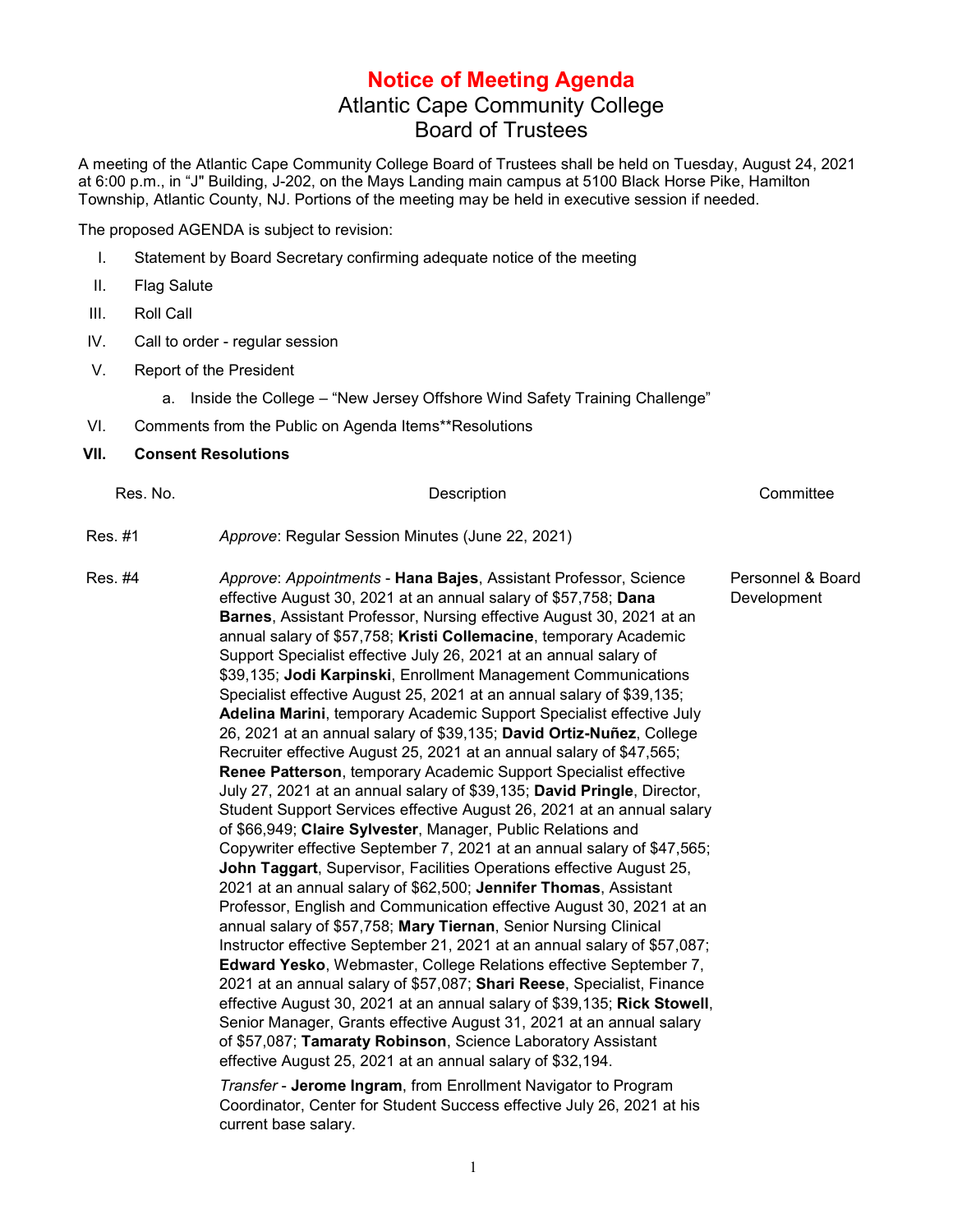| Res. No.      | Description                                                                                                                                                                                                                                                                                                                                                                                                                                                                                                                                                                                                                                                                                                                                                                                                                                                                                                                                                                                                                                                                                                                                                                                                                                                                                                                                                                                                                                                                                                                                                                                                                                                                                                                                                                                                                                                                                                                                                                                                                                                                                                                                                                                                                               | Committee                  |
|---------------|-------------------------------------------------------------------------------------------------------------------------------------------------------------------------------------------------------------------------------------------------------------------------------------------------------------------------------------------------------------------------------------------------------------------------------------------------------------------------------------------------------------------------------------------------------------------------------------------------------------------------------------------------------------------------------------------------------------------------------------------------------------------------------------------------------------------------------------------------------------------------------------------------------------------------------------------------------------------------------------------------------------------------------------------------------------------------------------------------------------------------------------------------------------------------------------------------------------------------------------------------------------------------------------------------------------------------------------------------------------------------------------------------------------------------------------------------------------------------------------------------------------------------------------------------------------------------------------------------------------------------------------------------------------------------------------------------------------------------------------------------------------------------------------------------------------------------------------------------------------------------------------------------------------------------------------------------------------------------------------------------------------------------------------------------------------------------------------------------------------------------------------------------------------------------------------------------------------------------------------------|----------------------------|
|               | Promotion - Tasha Rivera, from Admissions Specialist to Manager,<br>Admissions effective August 25, 2021 at an annual salary of \$48,754.<br>Resignation - Michael Bates Sr., Grounds/Labor/Maintenance Worker,<br>Facilities retroactive to June 30, 2021; Richard Luderitz, Assistant<br>Director, Paramedic and EMT Program retroactive to July 30, 2021.                                                                                                                                                                                                                                                                                                                                                                                                                                                                                                                                                                                                                                                                                                                                                                                                                                                                                                                                                                                                                                                                                                                                                                                                                                                                                                                                                                                                                                                                                                                                                                                                                                                                                                                                                                                                                                                                              |                            |
| Res. #5       | Approve: Bid 1861 Renovations and Roofing Replacement of Morse<br>Hall, Boyer Hall, and Richards Hall (B-Buildings), Securing Our<br>Children's Future Bond Grant Act / Atlantic County Match, Chapter 12<br>Funds, Ogren Construction Company, Inc., Vineland, NJ \$9,377,000.00;<br><b>Bid Exempt 902 Abatement Services for Renovations and Roofing</b><br>Replacement of Morse Hall (B1) and Richards Hall (B3), Chapter 12<br>Funds, Brinkerhoff Environmental Services, Inc., Manasquan, NJ,<br>\$33,178.00; Bid Exempt 934 Abatement Services for Renovations and<br>Roofing Replacement of Boyer Hall (B2), Securing Our Children's<br>Future Bond Grant Act / Atlantic County Match, Brinkerhoff<br>Environmental Services, Inc., Manasquan, NJ, \$16,589.00; Bid Exempt<br>929 Furniture for Renovations of Morse Hall (B1) and Richards Hall<br>(B3), Chapter 12 Funds, W.S. Goff Company, Inc., Mays Landing, NJ,<br>\$331,159.10; Bid Exempt 933 Furniture for Renovations of Boyer Hall<br>(B2), Securing Our Children's Future Bond Grant Act / Atlantic County<br>Match, W.S. Goff Company, Inc., Mays Landing, NJ, \$288,593.00; Bid<br>1865 Fire Suppression System Maintenance and Inspection (9/1/2021-<br>6/30/2024), Harring Fire Protection, LLC, Williamstown, NJ, \$34,400.00;<br>Bid Exempt 925 Human Resources Recruitment/Onboarding Software,<br>HEERF - Institutional (Grant Funded), Governmentjobs.com (d.b.a.<br>NEOED), El Segundo, CA, \$79,900.00; Bid Exempt 926 Virtual<br>Science Laboratory Software, HEERF - Institutional (Grant Funded),<br>Labster, Inc., New York, NY, \$21,000.00; Bid Exempt 927 ATI Learning<br>Resources for Nursing Program, HEERF - Institutional (Grant Funded),<br>ATI Nursing Education, Lakewood, Kansas, \$110,000.00; Bid Exempt<br>928 Classroom and Laboratory Laptops, HEERF - Institutional (Grant<br>Funded), Ocean Computer Group, Matawan, NJ, \$222,554.50; Bid<br><b>Exempt 930 NurseThink Nursing Clinical Virtual Program,</b><br>Strengthening Career and Technical Education for the 21st Century -<br>Perkins (Grant Funded), Swift River Online Learning, South Jordan, UT,<br>\$59,000.00 (pending state grant approval); Total \$10,573,373.60. | Budget, Finance &<br>Audit |
| Res. #51 Rev. | Approve: acceptance of a grant of \$4 million from the NJ Office of<br>the Secretary of Higher Education (OSHE) for the Securing Our<br>Children's Future Bond Act - County College Career and Technical<br>Education Program Expansion Grant program, with a 25% match of<br>the cost of the project from non-state sources which the Atlantic<br>County Board of Commissioners pledged to provide in the amount of<br>\$1,330,000, in order to construct and/or expand classrooms,<br>laboratories, libraries, computer facilities, and other academic<br>structures to increase Career and Technical Education (CTE)<br>program capacity, with a grant term of approximately July 1, 2021 -<br>June 30, 2025.                                                                                                                                                                                                                                                                                                                                                                                                                                                                                                                                                                                                                                                                                                                                                                                                                                                                                                                                                                                                                                                                                                                                                                                                                                                                                                                                                                                                                                                                                                                          | Budget, Finance &<br>Audit |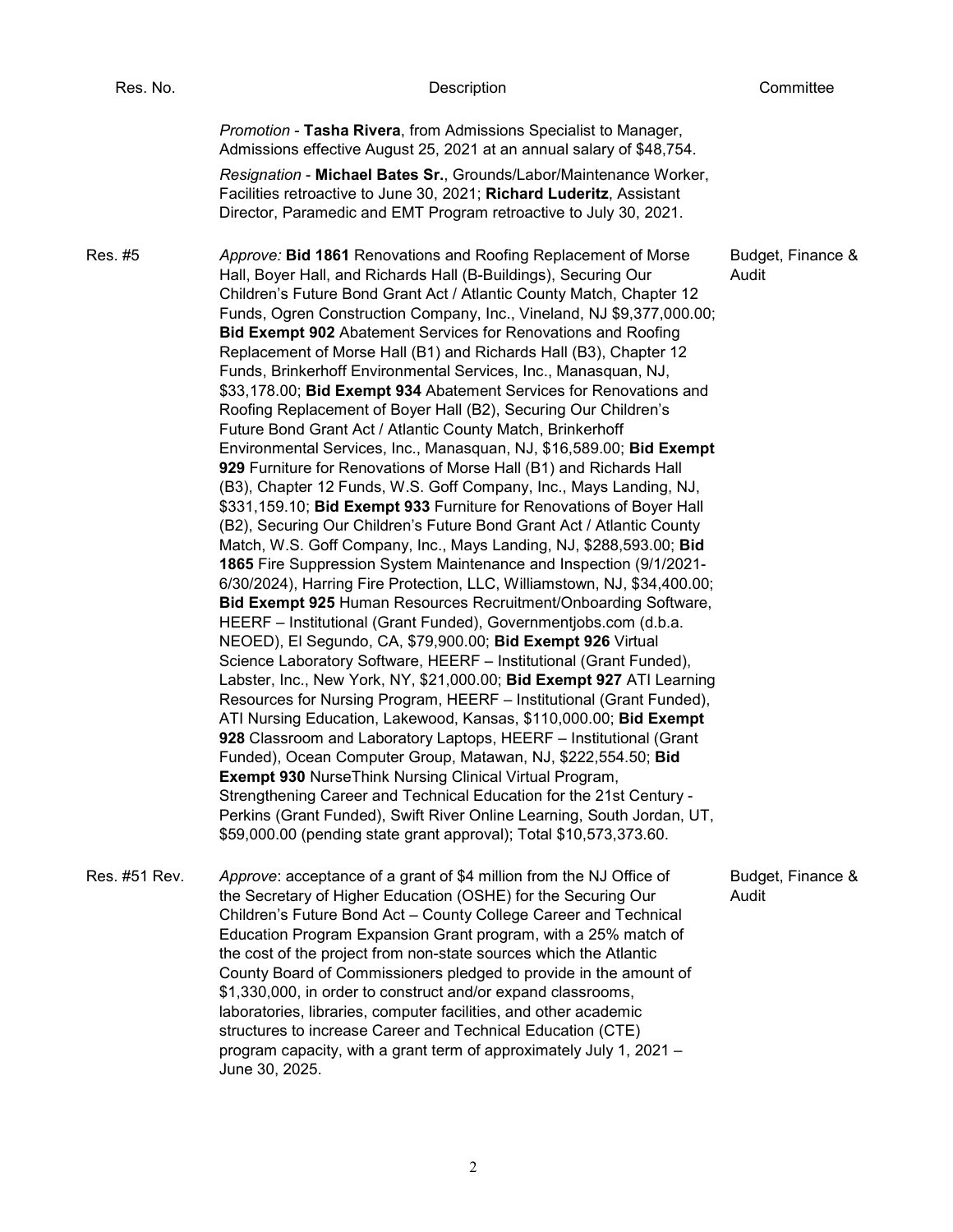| Res. No.                      | Description                                                                                                                                                                                                                                                                                                                                                                                                                                                                                                                                                              | Committee                  |
|-------------------------------|--------------------------------------------------------------------------------------------------------------------------------------------------------------------------------------------------------------------------------------------------------------------------------------------------------------------------------------------------------------------------------------------------------------------------------------------------------------------------------------------------------------------------------------------------------------------------|----------------------------|
| Res. #6                       | Approve: submission of an application to the National Science<br>Foundation, Advanced Technological Education (ATE) Program, for<br>a competitive grant to develop education of technicians for the high-<br>technology fields that drive our nation's economy, and, if awarded, to<br>accept up to \$600,000 over the grant term of three years (July 1,<br>2022 - June 30, 2025).                                                                                                                                                                                      | Budget, Finance &<br>Audit |
| Res. #7                       | Approve: submission of an application to the National Science<br>Foundation, Advanced Technological Education (ATE) Program, for<br>a competitive grant to develop a new Associate in Applied Science<br>Degree designed to meet the entry requirements into the Federal<br>Aviation Administration's Technical Operations Collegiate Training<br>Initiative, and, if awarded, to accept up to \$600,000 over the grant<br>term of three years (July 1, $2022 -$ June 30, 2025).                                                                                         | Budget, Finance &<br>Audit |
| Res. #8                       | Approve: Memorandum of Understanding with NJCCC and the<br>Office of the Secretary of Higher Education for the implementation of<br>the College Readiness Now VIII Project, with a grant award of<br>\$38,340 and a grant term of July 1, 2021 - June 30, 2022.                                                                                                                                                                                                                                                                                                          | Budget, Finance &<br>Audit |
| Res. #9                       | <b>Executive Session</b>                                                                                                                                                                                                                                                                                                                                                                                                                                                                                                                                                 |                            |
| VIII.<br><b>Budget Report</b> |                                                                                                                                                                                                                                                                                                                                                                                                                                                                                                                                                                          |                            |
| IX.                           | <b>Regular Resolutions</b>                                                                                                                                                                                                                                                                                                                                                                                                                                                                                                                                               |                            |
|                               |                                                                                                                                                                                                                                                                                                                                                                                                                                                                                                                                                                          |                            |
| Res. No.                      | Description                                                                                                                                                                                                                                                                                                                                                                                                                                                                                                                                                              | Committee                  |
| Res. #2                       | FY21 Draft Financial Statement for twelve months ended June 30,<br>2021 as of August 9, 2021.                                                                                                                                                                                                                                                                                                                                                                                                                                                                            | Budget, Finance &<br>Audit |
| Res. #3                       | FY22 Financial Statement for one month ended July 31, 2021.                                                                                                                                                                                                                                                                                                                                                                                                                                                                                                              | Budget, Finance &<br>Audit |
| <b>Res. #5A</b>               | Approve: Bid Exempt 931 NJ TRANSIT Bus Vouchers for CTE<br>Special Population Students, Strengthening Career and Technical<br>Education for the 21st Century - Perkins (Grant Funded), NJ<br>Transit, Inc., Newark, NJ, \$42,700.00 (not to exceed; pending<br>state grant approval); Bid Exempt 932 Equipment to Expand<br>Nursing Program to the Cape May County Campus, Strengthening<br>Career and Technical Education for the 21st Century - Perkins<br>(Grant Funded), PocketNurse, Monaca, PA, \$97,520.37 (pending<br>state grant approval); Total \$140,220.37. | Budget, Finance &<br>Audit |
| Res. #4A                      | Approve: Sabbatical - Postponement of the previously Board-<br>approved sabbatical for James Sacchinelli, moving it from the<br>Fall Semester 2021 to the Spring Semester 2022.                                                                                                                                                                                                                                                                                                                                                                                          |                            |
| Х.                            | Committee Reports: Discussion/Questions                                                                                                                                                                                                                                                                                                                                                                                                                                                                                                                                  |                            |
|                               | a. P&BD- Cunningham Ruiz Bill                                                                                                                                                                                                                                                                                                                                                                                                                                                                                                                                            |                            |
| XI.                           | Report of the Atlantic Cape Foundation                                                                                                                                                                                                                                                                                                                                                                                                                                                                                                                                   |                            |